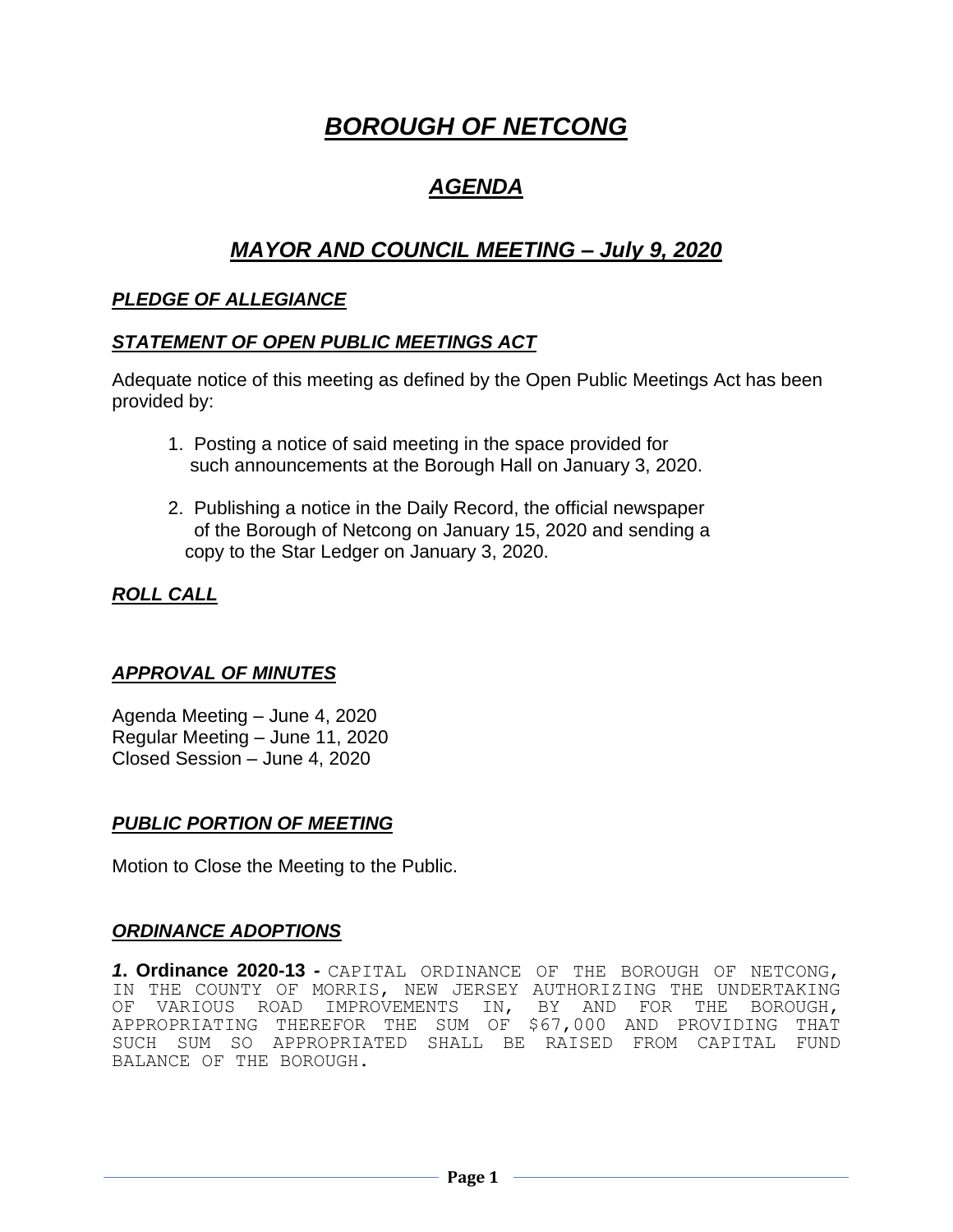Motion to Read Ordinance 2020-13 by Title Only on Second Reading and a Hearing Held Thereon

Motion to Close Public Hearing.

Motion to Adopt Ordinance 2020-13

**2. Ordinance 2020-14** *-* AN ORDINANCE TO AMEND CHAPTER 268 "VEHICLES AND TRAFFIC", ARTICLE IX, STOP INTERSECTIONS, OF THE CODE OF THE BOROUGH OF NETCONG PROVIDING FOR STOP INTERSECTIONS AT KINGS ROAD AND HIGHLAND AVENUE AND HIGHLAND AVENUE AND KOCLAS DRIVE WITH STOP SIGNS ON KINGS ROAD AND HIGHLAND AVENUE

Motion to Read Ordinance 2020-14 by Title Only on Second Reading and a Hearing Held Thereon

Motion to Close Public Hearing.

Motion to Adopt Ordinance 2020-14

## *CORRESPONDENCE*

**1.** Letter John & Patricia Duckles – Feeding of Wildlife

## *BOROUGH ADMINISTRATOR REPORT*

## *COMMITTEE REPORTS*

| Finance & Insurance:                     | E. Still     | J. Sylvester |
|------------------------------------------|--------------|--------------|
| Economic Development:                    | R. Hathaway  | E. Still     |
| Public Safety:<br>(Police, Fire, Rescue) | J. Sylvester | E. Koster    |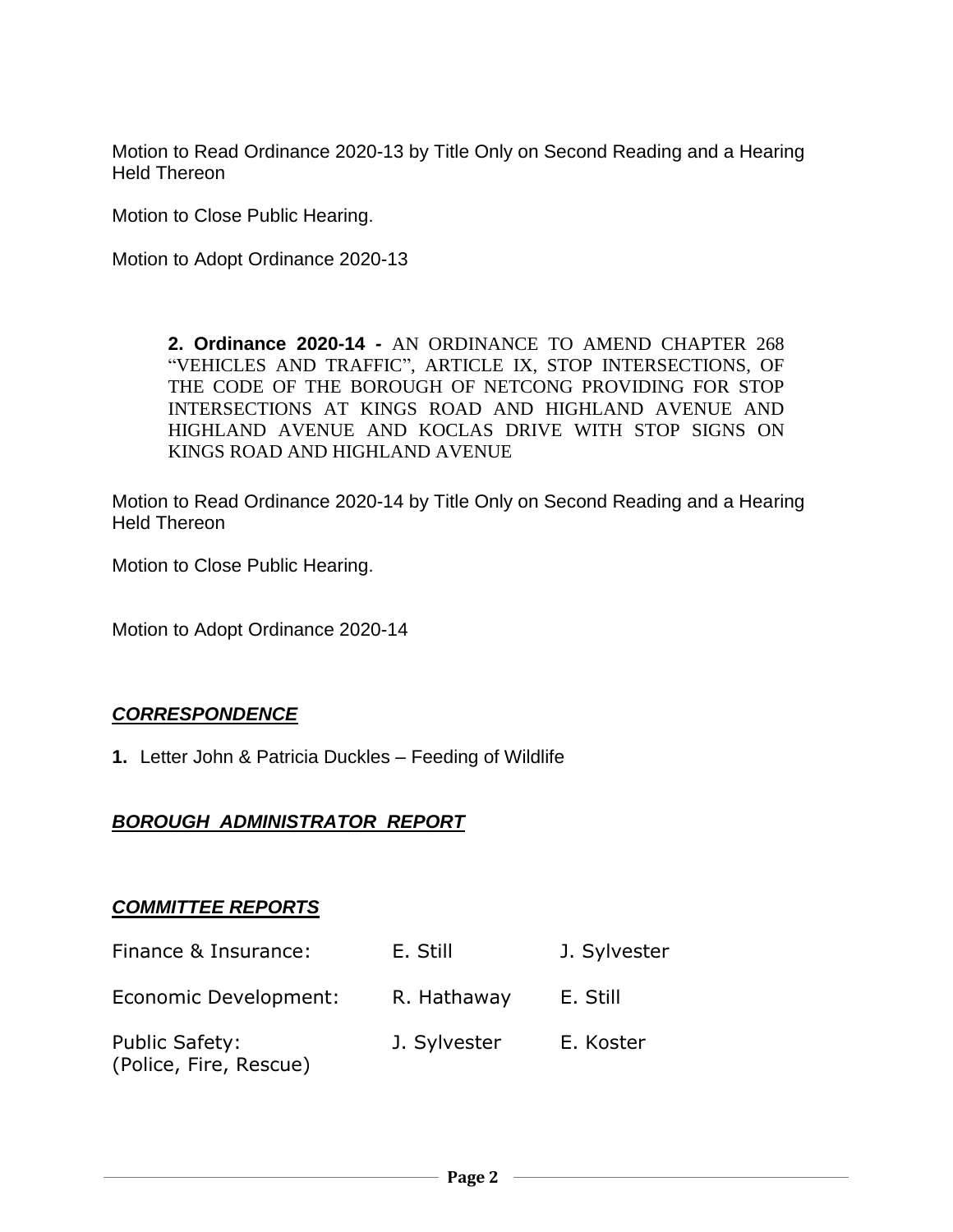| Dept. of Public<br>Works & Utilities:                                                    | E. Koster  | R. Hathaway |
|------------------------------------------------------------------------------------------|------------|-------------|
| Recreation:                                                                              | J. Albensi | T. Laureys  |
| <b>Public Services:</b><br>(Human Services<br>Recycling & Solid<br><b>Waste Disposal</b> | T. Laureys | J. Albensi  |

#### *OLD BUSINESS*

None

#### *NEW BUSINESS*

1.Social Affair Permit – Our Lady of Assumption Society, Inc.

## *PRIVILEGE OF THE FLOOR TO THE COUNCIL*

## *MAYOR'S COMMENTS*

#### *RESOLUTIONS*

**1. Resolution 2019-75 –** Approval to Submit a Grant Application and Execute a Grant Contract with the New Jersey Department of Transportation for the Maple Ave. Improvement Project

**2. Resolution 2020- 76**- Authorizing an Emergency Appropriation for Payment of New Jersey Infrastructure Bank Payment

> **3. 3.**

**3.Resolution 2020 – 77**- A Resolution Authorizing the Abatement of Property Maintenance Ordinance Violations by The Borough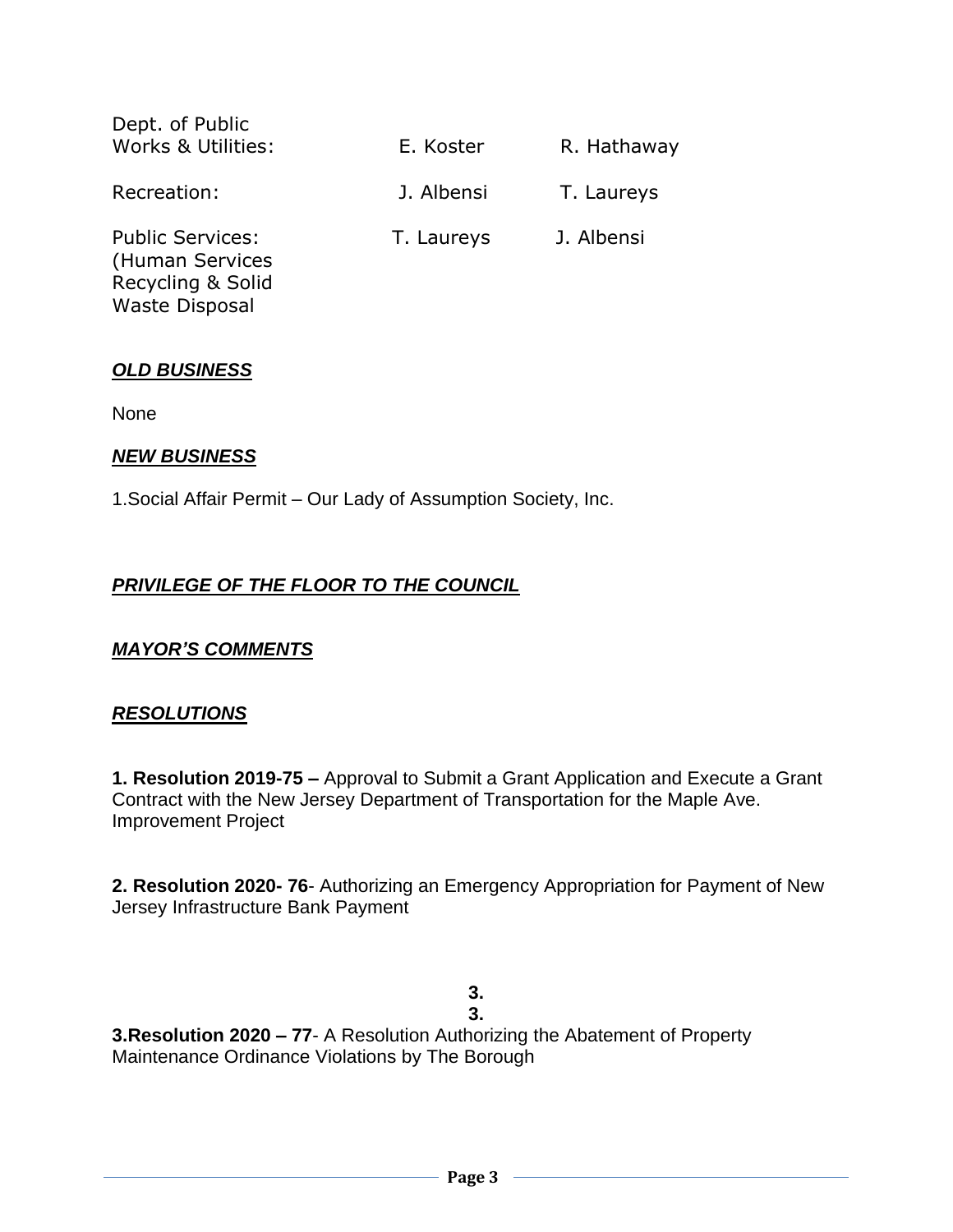- **4. Resolution 2020- 78 –** RESOLUTION OF THE BOROUGH COUNCIL OF THE BOROUGH OF NETCONG, IN THE COUNTY OF MORRIS, NEW JERSEY, COVENANTING TO COMPLY WITH THE PROVISIONS OF THE INTERNAL REVENUE CODE OF 1986, AS AMENDED, APPLICABLE TO THE EXCLUSION FROM GROSS INCOME FOR FEDERAL INCOME TAX PURPOSES OF INTEREST ON OBLIGATIONS ISSUED BY THE BOROUGH OF NETCONG AND AUTHORIZING THE MAYOR, BOROUGH CLERK, CHIEF FINANCIAL OFFICER AND OTHER BOROUGH OFFICIALS TO TAKE SUCH ACTION AS THEY MAY DEEM NECESSARY OR ADVISABLE TO EFFECT SUCH COMPLIANCE AND DESIGNATING A \$2,302,567 BOND ANTICIPATION NOTE, DATED JULY 10, 2020 AND PAYABLE JULY 9, 2021, AS A "QUALIFIED TAX-EXEMPT OBLIGATION" PURSUANT TO SECTION 265(b)(3) OF THE INTERNAL REVENUE CODE OF 1986, AS AMENDED.
	- **5. Resolution 2020 -79** Resolution Authorizing a Contract to Install a 100 Amp Sub Panel Next to The Existing Municipal Building Electrical Panel

#### *ORDINANCE INTRODUCTIONS*

**1. Ordinance 2020-15 –** To Amend Chapter 54, Police Department, Article IV, Fees, Section 54-16, Fees, Paragraph F, Contracted Police Services, Subparagraph (3) of the Code of the Borough of Netcong, Morris County, New Jersey

Motion to Introduce Ordinance #2020-15 and Read by Title Only.

Motion to Pass Ordinance #2020-15 on First Reading.

**Ordinance 2020-16 –** Authorizing the Chief of Police to Execute an Application for a Charitable Solicitation Permit for Netcong Volunteer Fire Company No. 1's "Coin Drop" at the Intersections of Allen Street and Ledgewood Ave. and Main St. and Route 46 and Route 183 in the Borough of Netcong, County of Morris, State of New Jersey

Motion to Introduce Ordinance #2020-15 and Read by Title Only.

Motion to Pass Ordinance #2020-15 on First Reading.